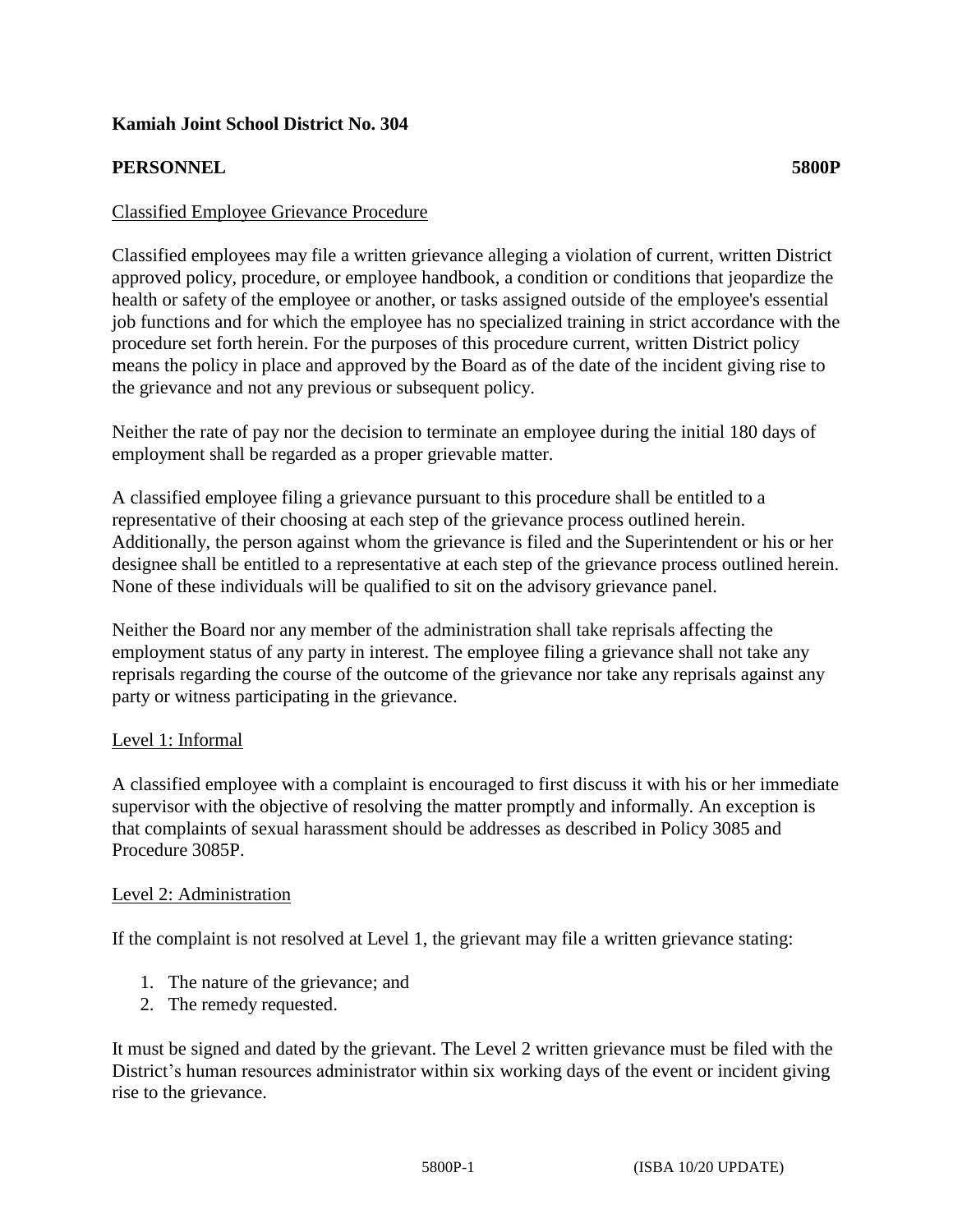Within six working days of receipt of the grievance, the District's human resources administrator shall schedule an informal grievance meeting with the grievant, the employee against whom the grievance is filed, any known advocates, as well as a District administrator who will not be involved in the statutory grievance process. The purpose of the meeting shall be to attempt to find a resolution to the employee grievance.

If the complaint alleges a violation of Title IX, Title II, or Section 504 of the Rehabilitation Act, or sexual harassment that is found to not fall within the scope of Policy 3085 and Procedure 3085P, the person who received the written grievance shall turn the complaint over to the nondiscrimination coordinator who shall investigate the complaint. The District has appointed nondiscrimination coordinators to assist in the handling of discrimination complaints. The coordinator will complete the investigation and file the report with the Superintendent within 30 days after receipt of the written grievance. The coordinator may hire an outside investigator if necessary. If the Superintendent agrees with the recommendation of the coordinator, the recommendation shall be implemented. If the Superintendent rejects the recommendation of the coordinator, and/or either party is not satisfied with the recommendations from Level 2, either party may make a written appeal within 15 days of receiving the report of the coordinator to the Board for a hearing.

# Level 3: Superintendent

If a resolution is not reached during the informal grievance meeting, the individual against whom a grievance is filed shall file a written response to the employee grievance within six working days after the conclusion of the informal grievance meeting. Thereafter, the employee may appeal the grievance to the Superintendent or his or her designee within six working days of the receipt of the written response or within six working days from the date the written response was due if the classified employee received no written response. Within six working days of an appeal, the Superintendent or designee shall provide a written response to the employee.

# Level 4: Hearing Panel

If the classified employee is not satisfied with the decision of the Superintendent or his or her designee or there is no response from the Superintendent or designee, the employee may request a review of the grievance by a hearing panel within six working days of the response or lack thereof. A written appeal must be submitted to the Board and within ten working days of receiving the appeal the Board shall convene a hearing panel consisting of three persons; one to be selected by the Board, one to be selected by the employee and one to be mutually agreed upon by the two appointed members of the panel. The panel shall submit its decision in writing to the employee, the Superintendent, and the Board within ten working days of completing its review.

#### Level 5: The Board

The panel's decision shall be final unless the Board overturns the panel's decision by resolution at the Board's next regularly scheduled public meeting. The decision of the Board will be final,